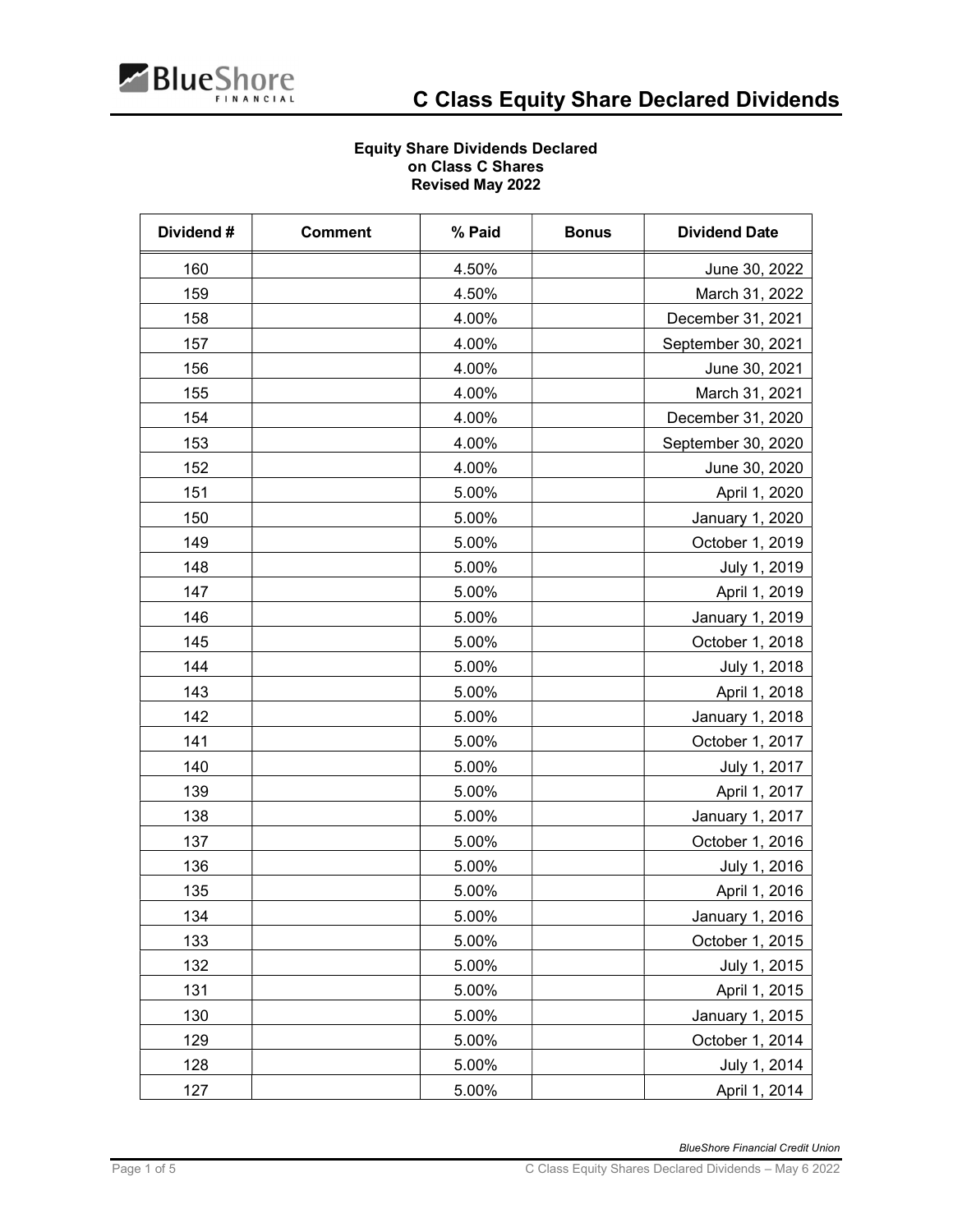

| Dividend# | <b>Comment</b> | % Paid | <b>Bonus</b> | <b>Dividend Date</b> |
|-----------|----------------|--------|--------------|----------------------|
| 126       |                | 5.00%  |              | January 1, 2014      |
| 125       |                | 5.00%  |              | October 1, 2013      |
| 124       |                | 5.00%  |              | July 1, 2013         |
| 123       |                | 5.00%  |              | April 1, 2013        |
| 122       |                | 4.00%  |              | January 1, 2013      |
| 121       |                | 4.00%  |              | October 1, 2012      |
| 120       |                | 2.50%  |              | July 1, 2012         |
| 119       |                | 1.50%  |              | April 1, 2012        |
| 118       |                | 2.00%  |              | January 1, 2012      |
| 117       |                | 2.00%  |              | October 1, 2011      |
| 116       |                | 2.00%  |              | July 1, 2011         |
| 115       |                | 1.50%  |              | April 1, 2011        |
| 114       |                | 1.75%  |              | January 1, 2011      |
| 113       |                | 1.25%  |              | October 1, 2010      |
| 112       |                | 1.00%  |              | July 1, 2010         |
| 111       |                | 1.00%  |              | April 1, 2010        |
| 110       |                | 2.00%  |              | January 1, 2010      |
| 109       |                | 1.50%  |              | October 1, 2009      |
| 108       |                | 2.00%  |              | July 1, 2009         |
| 107       |                | 2.50%  |              | April 1, 2009        |
| 106       |                | 2.00%  |              | January 1, 2009      |
| 105       |                | 3.25%  |              | October 1, 2008      |
| 104       |                | 3.75%  |              | July 1, 2008         |
| 103       |                | 3.25%  |              | April 1, 2008        |
| 102       |                | 5.75%  |              | January 1, 2008      |
| 101       |                | 3.25%  |              | October 1, 2007      |
| 100       |                | 3.00%  |              | July 1, 2007         |
| 99        |                | 3.00%  |              | April 1, 2007        |
| 98        |                | 7.50%  |              | January 1, 2007      |
| 97        |                | 3.25%  |              | October 1, 2006      |
| 96        |                | 3.50%  |              | July 1, 2006         |
| 95        |                | 2.75%  |              | April 1, 2006        |
| 94        |                | 9.75%  |              | January 1, 2006      |
| 93        |                | 2.75%  |              | October 1, 2005      |
| 92        |                | 2.75%  |              | July 1, 2005         |
| 91        |                | 2.75%  |              | April 1, 2005        |
| 90        |                | 11.00% |              | January 1, 2005      |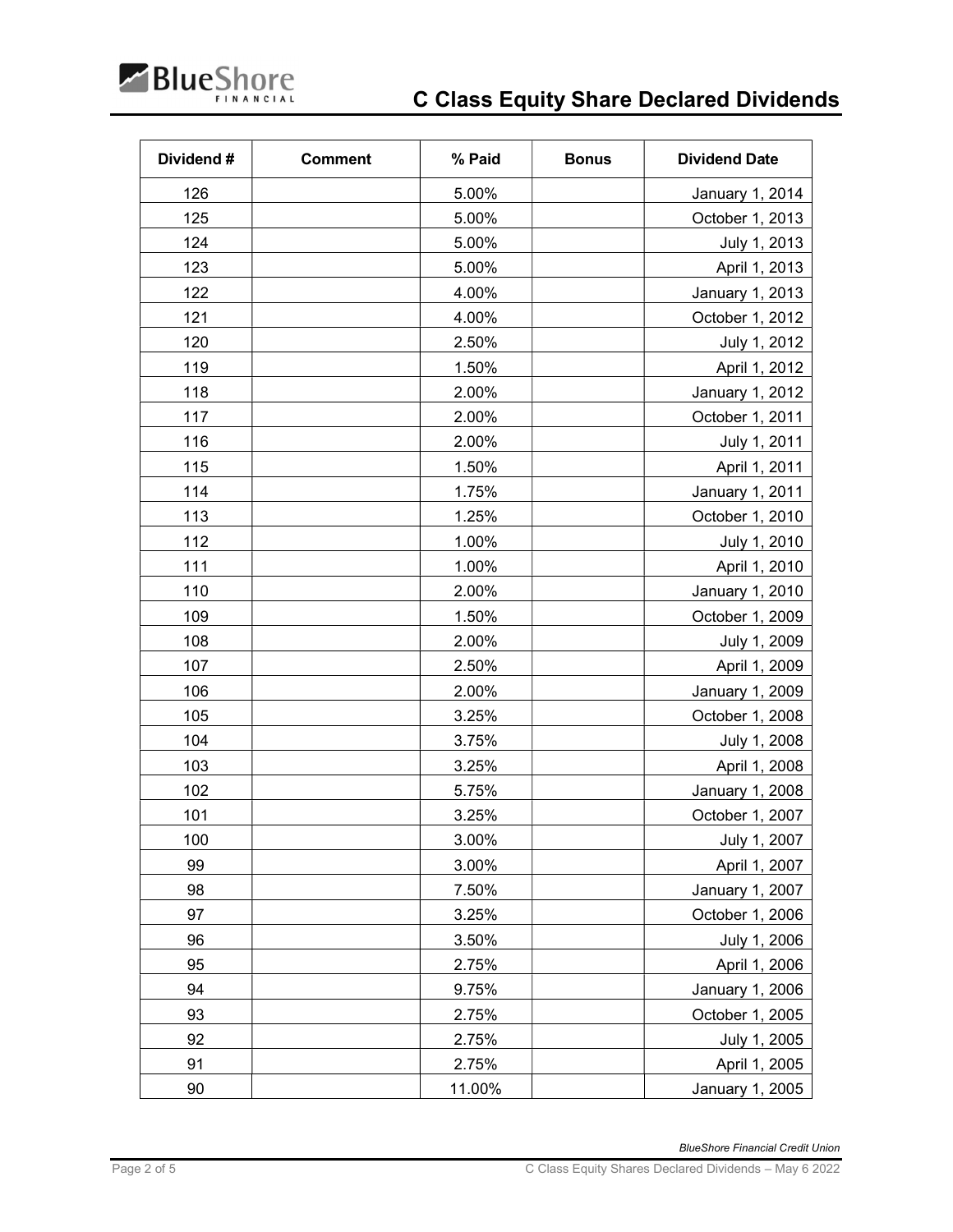

| Dividend# | <b>Comment</b>    | % Paid | <b>Bonus</b> | <b>Dividend Date</b> |
|-----------|-------------------|--------|--------------|----------------------|
| 89        |                   | 2.25%  |              | October 1, 2004      |
| 88        |                   | 2.25%  |              | July 1, 2004         |
| 87        |                   | 2.50%  |              | April 1, 2004        |
| 86        |                   | 10.00% |              | January 1, 2004      |
| 85        |                   | 3.00%  |              | October 1, 2003      |
| 84        |                   | 3.50%  |              | July 1, 2003         |
| 83        |                   | 4.00%  |              | April 1, 2003        |
| 82        |                   | 10.00% |              | January 1, 2003      |
| 81        |                   | 3.50%  |              | October 1, 2002      |
| 80        |                   | 3.50%  |              | July 1, 2002         |
| 79        |                   | 3.50%  |              | April 1, 2002        |
| 78        |                   | 10.00% |              | January 1, 2002      |
| 77        |                   | 3.75%  |              | October 1, 2001      |
| 76        |                   | 4.00%  |              | July 1, 2001         |
| 75        |                   | 4.25%  |              | April 1, 2001        |
| 74        |                   | 5.00%  |              | January 1, 2001      |
| 73        |                   | 4.75%  |              | October 1, 2000      |
| 72        |                   | 4.75%  |              | July 1, 2000         |
| 71        |                   | 4.50%  |              | April 1, 2000        |
| 70        |                   | 4.25%  |              | January 1, 2000      |
| 69        |                   | 4.25%  |              | October 1, 1999      |
| 68        |                   | 3.50%  |              | July 1, 1999         |
| 67        |                   | 3.60%  |              | April 1, 1999        |
| 66        |                   | 3.75%  |              | January 1, 1999      |
| 65        |                   | 4.00%  |              | October 1, 1998      |
| 64        |                   | 3.67%  |              | July 1, 1998         |
| 63        |                   | 3.57%  |              | April 1, 1998        |
| 62        |                   | 4.00%  |              | January 1, 1998      |
| 61        |                   | 4.00%  |              | October 1, 1997      |
| 60        |                   | 4.00%  |              | July 1, 1997         |
| 59        |                   | 4.00%  |              | April 1, 1997        |
| 58        |                   | 4.00%  |              | January 1, 1997      |
| 57        |                   | 5.30%  |              | October 1, 1996      |
| 56        |                   | 5.5%   |              | July 1, 1996         |
| 55        |                   | 5.25%  |              | April 1, 1996        |
| 54        | (Annual for 1995) |        | 3.3%         | January 1, 1996      |
| 53        |                   | 6.0%   |              | January 1, 1996      |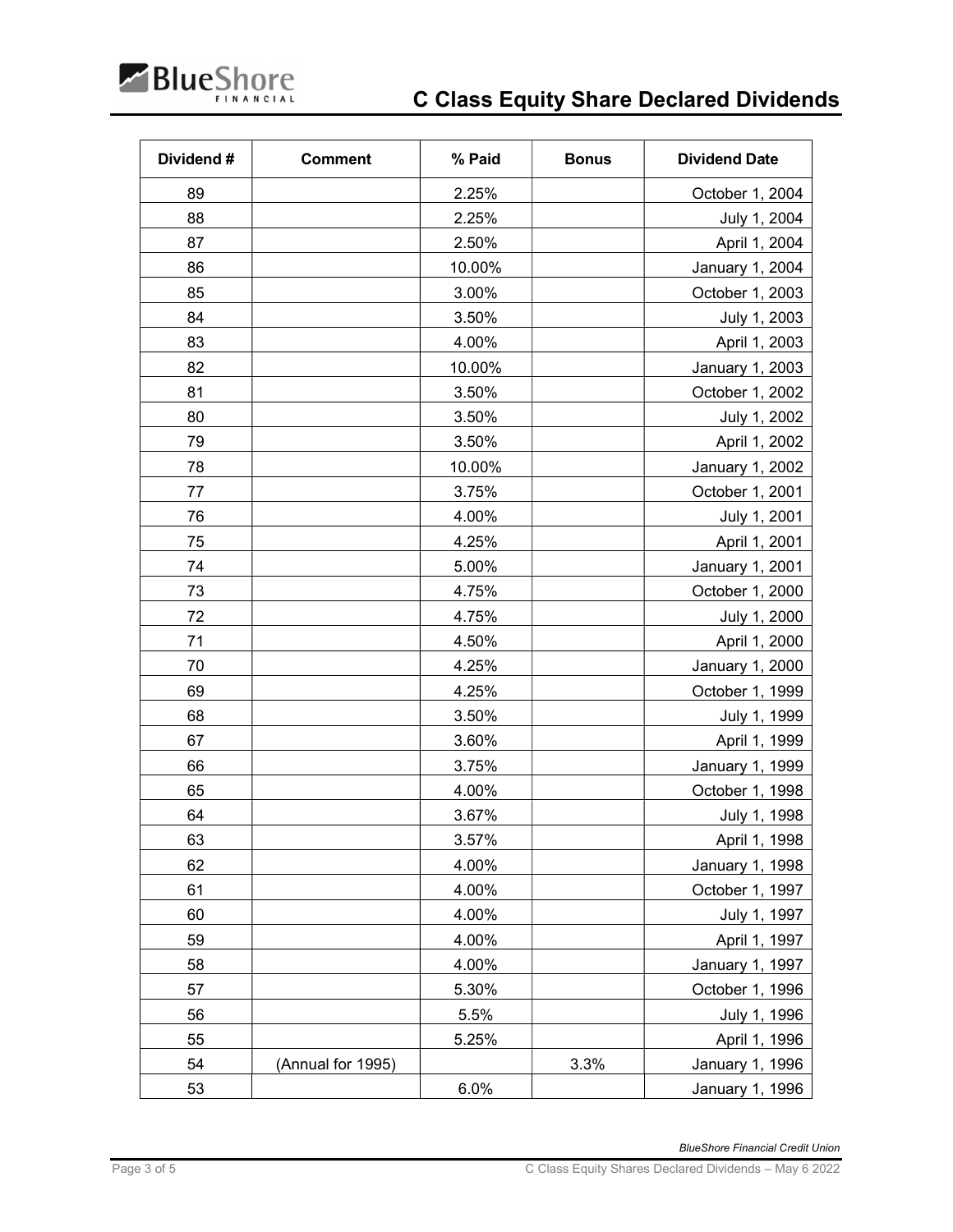

| Dividend# | <b>Comment</b>    | % Paid | <b>Bonus</b> | <b>Dividend Date</b> |
|-----------|-------------------|--------|--------------|----------------------|
| 53        |                   | 6.25%  |              | October 1, 1995      |
| 52        |                   | 6.75%  |              | July 1, 1995         |
| 51        |                   | 7.75%  |              | April 1, 1995        |
| 50        |                   | 8.75%  |              | January 1, 1995      |
| 49        |                   | 9.0%   |              | October 1, 1994      |
| 48        |                   | 8.0%   |              | July 1, 1994         |
| 47        |                   | 6.5%   |              | April 1, 1994        |
| 46        |                   | 6.5%   |              | January 1, 1994      |
| 45        |                   | 6.5%   |              | October 1, 1993      |
| 44        |                   | 7.5%   |              | July 1, 1993         |
| 43        |                   | 7.5%   |              | April 1, 1993        |
| 42        | (Annual for 1992) |        | 1.0%         | January 1, 1993      |
| 41        |                   | 8.0%   |              | January 1, 1993      |
| 40        |                   | 8.0%   |              | September 1, 1992    |
| 39        |                   | 10.0%  |              | July 1, 1992         |
| 38        |                   | 10.0%  |              | April 1, 1992        |
| 37        | (Annual for 1991) |        | 3.0%         | January 1, 1992      |
| 36        |                   | 10.0%  |              | January 1, 1992      |
| 35        |                   | 10.0%  |              | October 1, 1991      |
| 34        |                   | 10.0%  |              | July 1, 1991         |
| 33        |                   | 10.0%  |              | April 1, 1991        |
| 32        | (Annual for 1990) |        | 3.0%         | January 1, 1991      |
| 31        |                   | 11.0%  |              | January 1, 1991      |
| 30        |                   | 11.0%  |              | October 1, 1990      |
| 29        |                   | 11.0%  |              | July 1, 1990         |
| 28        |                   | 11.0%  |              | April 1, 1990        |
| 27        | (Annual for 1989) |        | 4.0%         | January 1, 1990      |
| 26        |                   | 11.0%  |              | January 1, 1990      |
| 25        |                   | 11.0%  |              | October 1, 1989      |
| 24        |                   | 11.0%  |              | July 1, 1989         |
| 23        |                   | 11.0%  |              | April 1, 1989        |
| 22        |                   | 10.5%  |              | January 1, 1989      |
| 21        |                   | 9.5%   |              | October 1, 1988      |
| 20        |                   | 9.0%   |              | July 1, 1988         |
| 19        |                   | 9.0%   |              | April 1, 1988        |
| 18        |                   | 9.0%   |              | January 1, 1988      |
| 17        |                   | 8.0%   |              | October 1, 1987      |